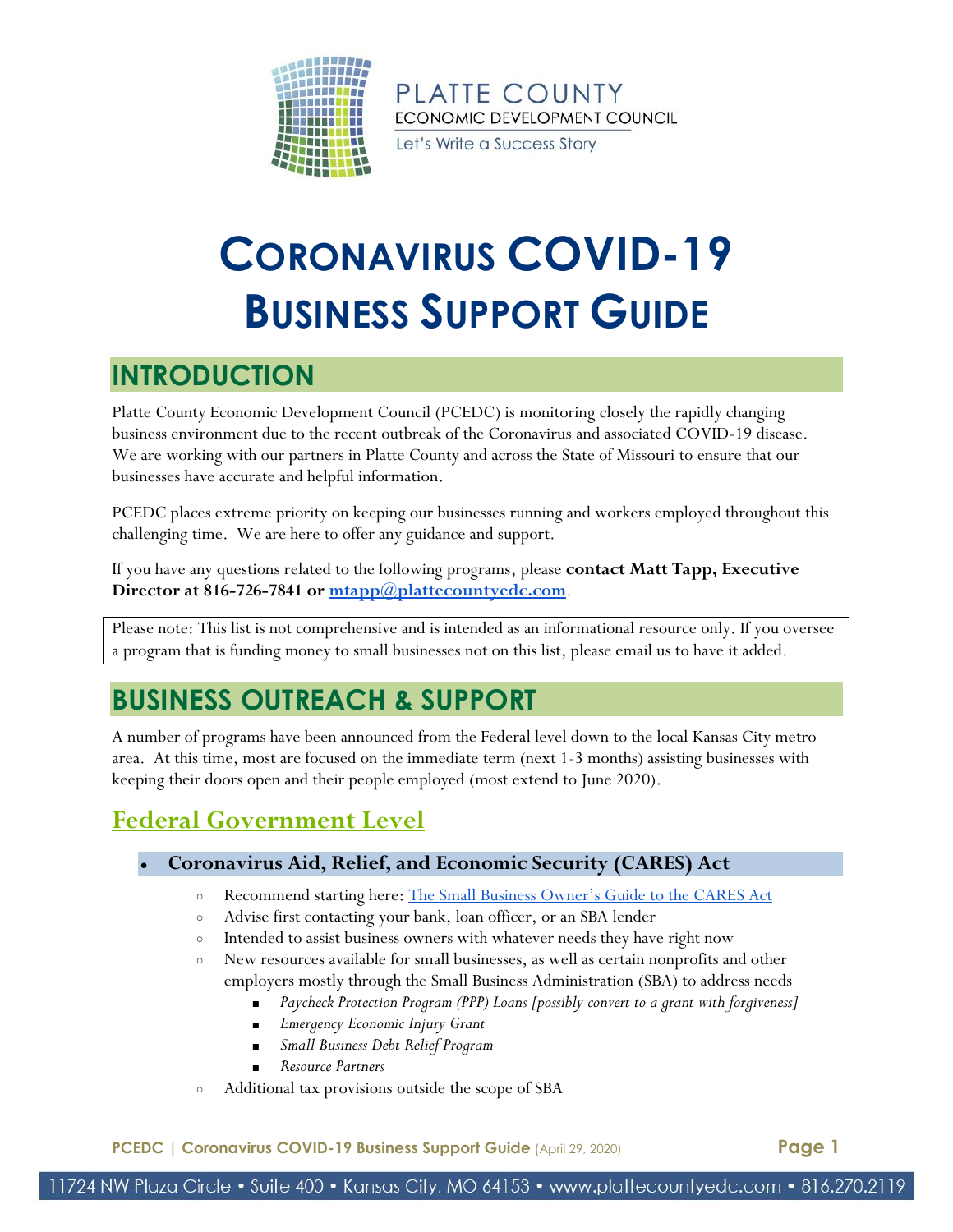

Let's Write a Success Story

### *CARES Act (con't…)*

- Here's some questions to help guide which program best fits:
	- *DO YOU NEED:*
		- Capital to cover the cost of retaining employees?
			- *Paycheck Protection Program (PPP)* might be right
		- **Quick infusion of a smaller amount of cash** to cover you right now? ○ *Emergency Economic Injury Grant* might be right
		- Ease your fears about **keeping up with payments on your current or potential SBA loan**?
			- *Small Business Debt Relief Program* could help
		- Just some **quality, free counseling** to help you navigate this uncertain economic time?
			- *Resource partners* might be your best bet
	- *Paycheck Protection Program (PPP) Loan*
		- Provides **cash-flow assistance** through 100% federally guaranteed loans
		- Loans are **forgiven up to 8 weeks** if employers maintain their payroll
		- No SBA fees
		- At least 6 months of deferral with maximum deferral of up to 1 year
		- Small businesses and other eligible entities are eligible if they were harmed by COVID-19 between February 15, 2020 and June 30, 2020
		- Program retroactive to February 15, 2020 in order to help bring workers who may have already been laid off back onto payrolls
		- **Second round of funding is available**
	- *Small Business Debt Relief Program*
		- Provides immediate relief to small businesses with non-disaster SBA loans
		- SBA will cover all loan payments including principal, interest, and fees, for up to 6 months
		- Available to new borrowers who take out loans within six months of the President signing the CARES Act into law
	- *Economic Injury Disaster Loans & Emergency Economic Injury Grants* 
		- Grants provide an **emergency advance of up to \$10,000** to small businesses and private non-profits harmed by COVID-19 within 3 days of applying for an **SBA Economic Injury Disaster Loan (EIDL)** 
			- $\circ$  \$1,000 per employee up to \$10,000
		- To access, first apply for an EIDL and request the advance
		- The advance does not need to be repaid under any circumstance, and may be used to keep employees on payroll, pay for sick leave, meet increased production costs due to supply chain disruptions, or pay business obligations, including debts, rent and mortgage payments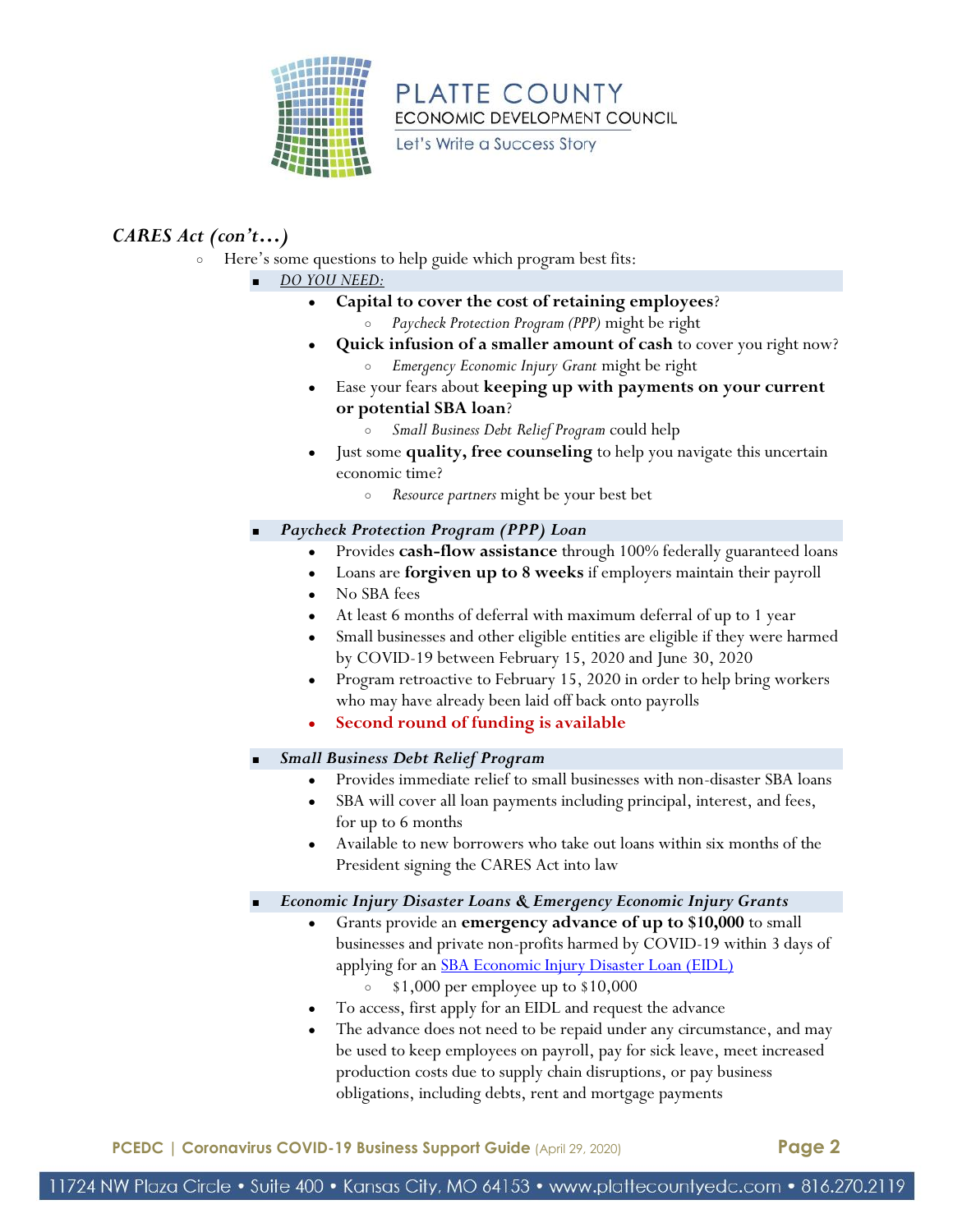

Let's Write a Success Story

#### ■ *Counseling & Training*

- If you need a business counselor to help guide you through this uncertain time, you can turn to your local Small Business Development Center (SBDC), Women's Business Center (WBC), or SCORE mentorship chapter
- These resource partners, and the associations that represent them, will receive additional funds to expand their reach and better support small business owners with counseling and up-to-date information regarding COVID-19
- There will soon be a joint platform that consolidates information and resources related to COVID-19 in order to provide consistent, timely information to small businesses.
- To find a local resource partner, visit [https://www.sba.gov/local](https://www.sba.gov/local-assistance/find/)[assistance/find/](https://www.sba.gov/local-assistance/find/)
- In addition, the Minority Business Development Agency's Business Centers (MBDCs), which cater to minority business enterprises of all sizes, will also receive funding to hire staff and provide programming to help their clients respond to COVID-19
	- Not every state has a MBDC. To find out if there is one that services your area, visit thi[s site](https://www.mbda.gov/businesscenters#4/34.05/-111.95) [nearest is in St. Louis, MO]

### <span id="page-2-0"></span>**SBA Economic Injury Disaster Assistance Loan (EIDL) (Missouri Coronavirus disaster declaration)**

- U.S. Small Business Administration (SBA) is offering low-interest federal disaster loans for working capital to small businesses suffering substantial economic injury as a result of the Coronavirus COVID-19
- Applies to current and future disaster assistance declarations related to Coronavirus
- Loans up to \$2 million in assistance to provide vital economic support to small businesses to help overcome the temporary loss of revenue they are experiencing
	- These loans may be used to pay fixed debts, payroll, accounts payable and other bills that can't be paid because of the disaster's impact
	- Interest rate is **3.75%** for small businesses, and **2.75%** for private non-profits
	- Offers long-term repayments in order to keep payments affordable  $-$  up to a maximum of 30 years
	- Terms are determined on a case-by-case basis, based upon each borrower's ability to repay
- o **Link** to request disaster assistance
- For questions, contact the SBA disaster assistance customer service center at 1-800-659- 2955 (TTY: 1-800-877-8339) or e-mail disastercustomerservice  $\omega$ sba.gov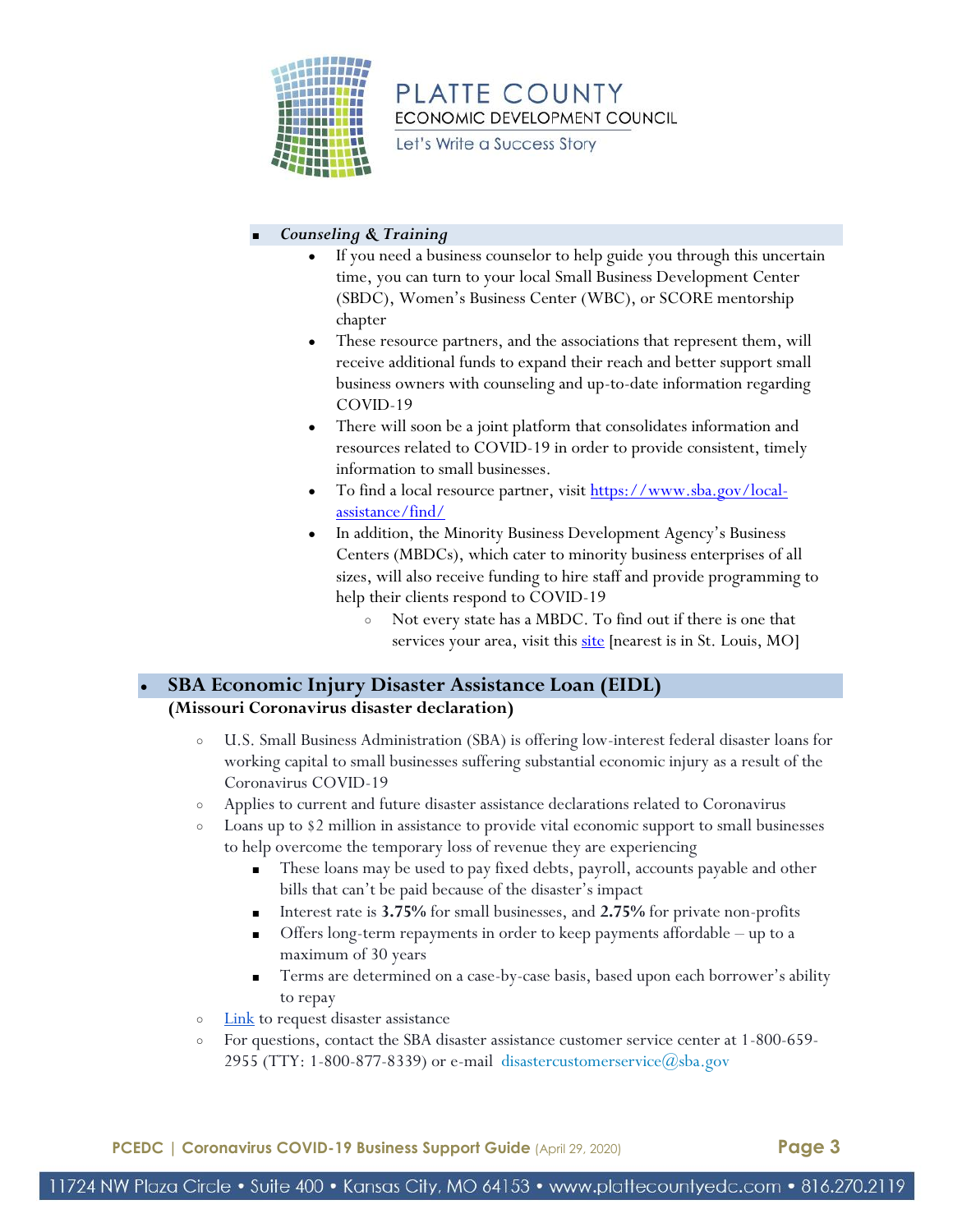

Let's Write a Success Story

### **State Government Level**

### ● **Dept. of Labor - Shared Work Unemployment Compensation Program**

- Alternative to layoffs for employers faced with a reduction in available work
- Allows an employer to divide the available work among a specified group of affected employees
- Employees receive a portion of their unemployment benefits while working reduced hours
- To participate, an employer must complete an application for the affected unit within the company, and submit it to the Division of Employment Security (DES) for approval
- $\circ$  [Link](https://labor.mo.gov/shared-work) to program page
- $\circ$  [Link](https://labor.mo.gov/sites/labor/files/pubs_forms/MODES-SW-4.pdf) to more details and tips

### **Regional/Local Level**

- **Kansas City Regional COVID-19 Response and Recovery Fund**
	- Coalition of charitable, business, and government partners joined together to create a grant program to address the needs of the Kansas City region's most vulnerable communities affected by the COVID-19 pandemic
	- The Greater Kansas City Community Foundation, United Way of Greater Kansas City, LISC Greater Kansas City (Local Initiatives Support Corporation), and the Mid-America Regional Council (MARC) are co-leading the coalition
	- **The Greater Kansas City Community Foundation** is housing the grant program
	- **Grants to nonprofit organizations** that have experience supporting impacted communities – particularly those that are disproportionately affected by this global pandemic and its economic consequences
		- Housing support (rent, mortgage, utilities)
		- Food insecurity
		- Access to health care
		- Other critical human services
	- Formal application process complete [this form](https://gkccf.kimbia.com/covid)
	- o Link[: https://www.growyourgiving.org/covid](https://www.growyourgiving.org/covid)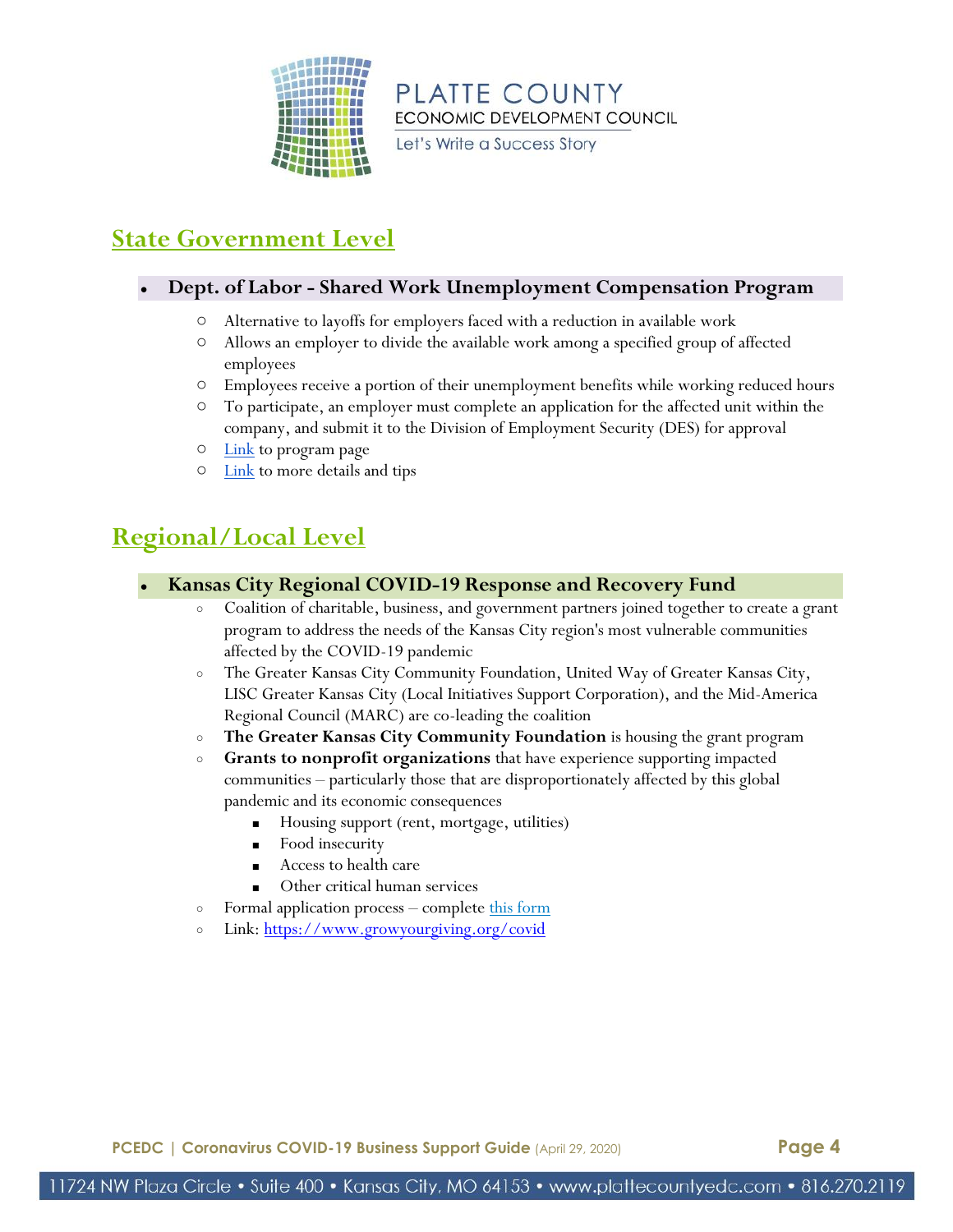

Let's Write a Success Story

### ● **KC COVID-19 Small Business Relief Loan Fund**

- Community-backed \$5 million small business relief loan fund intended to provide immediate relief to local, small businesses experiencing extreme economic disruption and financial strain as a result of the necessary public health measures to "flatten the curve" and combat the virus
- Supported by the Greater Kansas City Chamber of Commerce, the Kansas City Area Development Council, the Civic Council of Great Kansas City, Ewing Marion Kauffman Foundation, Neal and Angela Sharma of DEG, Michael and Leah Hoehn of Automated Systems, Inc. (ASI), Port KC
- **Administered by AltCap** local Community Development Financial Institution (CDFI)
- o Link[: https://www.alt-cap.org/covid-relief-fund](https://www.alt-cap.org/covid-relief-fund)
- **NOT ACCEPTING NEW APPLICATIONS**

### ● **KCSourceLink**

- Offers plenty of resources, including information, advice and mentorship
- Connect business owners with more than 240 business building organizations throughout the metropolitan area
- Link[: https://www.kcsourcelink.com/coronavirus-business-resources](https://www.kcsourcelink.com/coronavirus-business-resources)

### **Other / Misc.**

### ● **U.S. Chamber of Commerce – Save Small Business Fund**

- Grant program to provide assistance to small businesses owners impacted by the coronavirus pandemic (founding partner Vistaprint)
- \$5,000 grants to small employers in economically vulnerable communities (see ZIP CODES below)
	- Employ between 3-20 people
	- ZIP CODES: [64150](https://goo.gl/maps/Zxhca9n5Rmyg1NEy8) (Riverside, MO), [64163](https://goo.gl/maps/9ExfKaXYXjyXZbEKA) (Ferrelview, MO), [64098](https://goo.gl/maps/q6wrWxYSh79FCWYBA) (Weston, MO), [64439](https://goo.gl/maps/F3g7aFioW4SUaoWH6) (Dearborn, MO), [64484](https://goo.gl/maps/epKhZRuZhqPoKUFd6) (Rushville, MO)
- Grant applications open on April 20, 2020
- Link[: https://www.kcsourcelink.com/coronavirus-business-resources](https://www.kcsourcelink.com/coronavirus-business-resources)

### ● **Kiva U.S. Small Business Loans**

- Kiva is a non-profit that expands access to capital for entrepreneurs around the world
- More than 2.5 million people have raised over \$1 billion on Kiva
- 0% interest loans up to \$15,000 for U.S. entrepreneurs
- o Link[: https://www.kiva.org/borrow](https://www.kiva.org/borrow)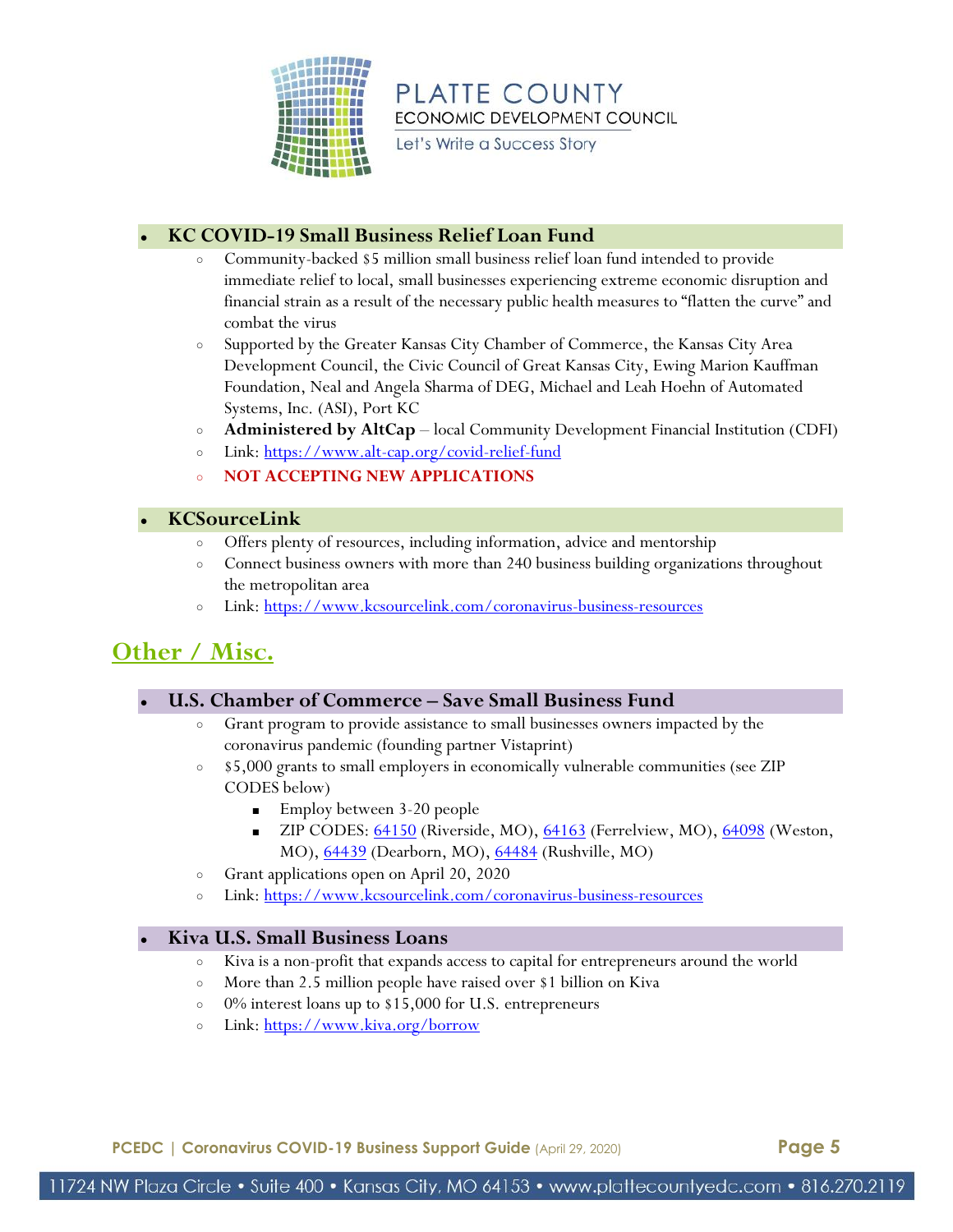

Let's Write a Success Story

### ● **Opportunity Fund COVID-19 Small Business Relief Fund**

- Opportunity Fund is committed to supporting existing and new small business customers who are financially struggling amidst the COVID-19 outbreak
- If you are a small business owner whose business has been impacted, please contact us directly so that we may better serve you
- Please keep in mind that our ability to provide financial assistance is based on eligibility guidelines and funding availability
- If you are seeking new financing, contact us at 888-720-3215 (888-648-7859 en español) or [click here to begin your request](https://opportunityfund.formstack.com/forms/loan_contact_form)
- o Link[: https://www.opportunityfund.org/assistance-for-small-business-owners-affected](https://www.opportunityfund.org/assistance-for-small-business-owners-affected-by-covid-19/)[by-covid-19/](https://www.opportunityfund.org/assistance-for-small-business-owners-affected-by-covid-19/)

### ● **Restaurant Workers Community Foundation – COVID-19 Relief Fund**

- Restaurant Workers' Community Foundation is an advocacy and action nonprofit created by and for restaurant workers
- RWCF COVID-19 Use of Funds:
	- 50% for direct relief to individual restaurant workers
	- 25% for non-profit organizations serving restaurant workers in crisis
	- 25% for 0% loans for retaurants to get back up and running
- Link[: https://www.restaurantworkerscf.org/](https://www.restaurantworkerscf.org/)

### ● **The Main Street Initiative by Mainvest**

- If you have an existing brick & mortar business that has been negatively affected by the COVID-19 outbreak and you launch a capital raise on Mainvest, you may be eligible to receive a \$2,000 zero-interest loan immediately
- Then through your capital raise, you can receive over \$100,000 of investment from your community
- Here's how it works:
	- Create a page for your business and complete the necessary steps to raise capital
	- Launch your capital raise on Mainvest
	- If you qualify, receive a \$2,000 zero-interest loan immediately
	- Raise additional capital from your community in exchange for a share of your future revenue
- Link[: https://mainvest.com/main-street-initiative](https://mainvest.com/main-street-initiative)